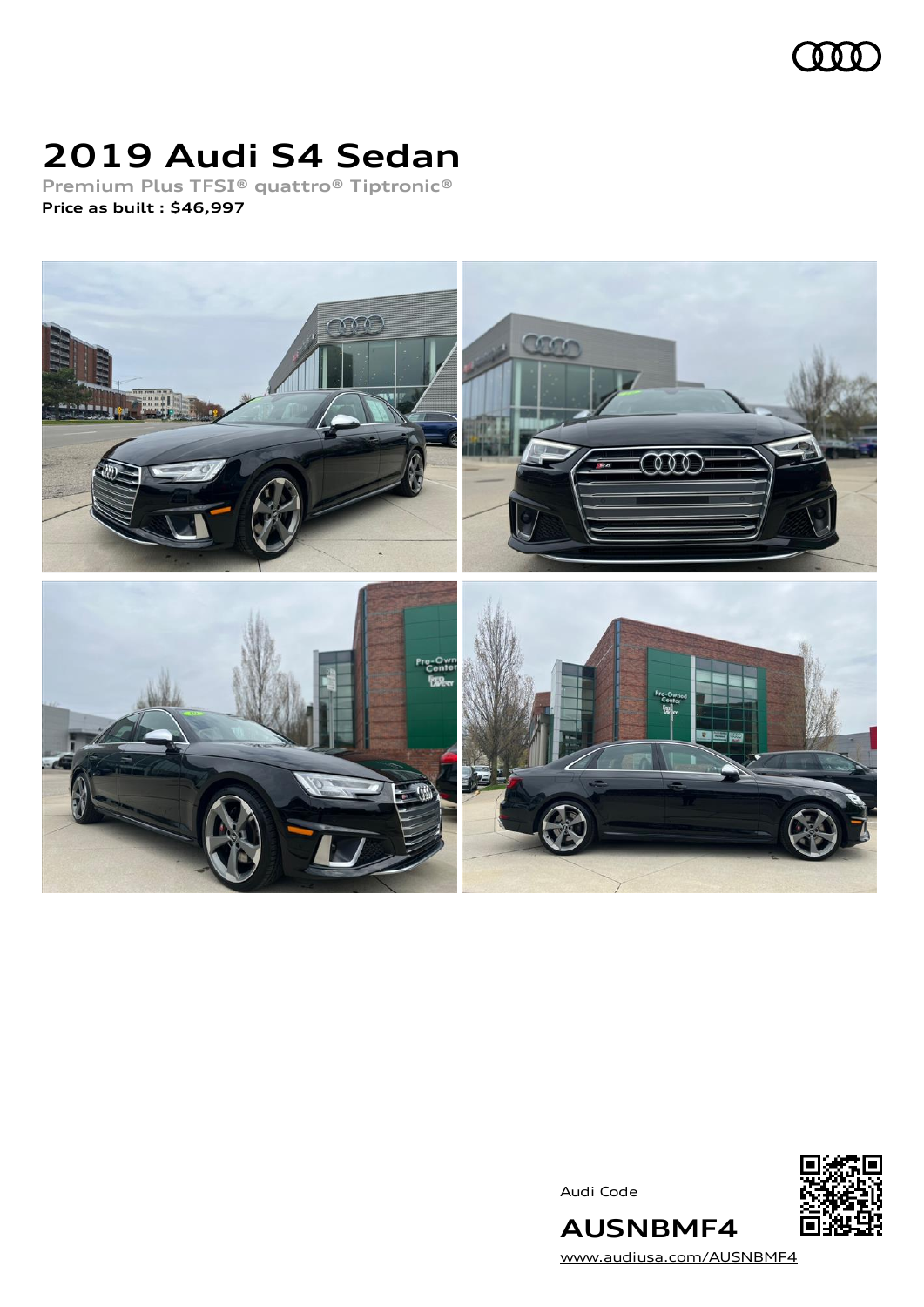### **Summary**

**Audi 2019 Audi S4 Sedan** Premium Plus TFSI® quattro® Tiptronic®

**Price as buil[t](#page-8-0)** \$46,997

#### **Exterior colour**

Brilliant Black

#### **Interior colour**

| Seats     | Black with Rock Gray stitching |
|-----------|--------------------------------|
| Dashboard | Black                          |
| Carpet    | Black                          |
| Headliner | Black                          |



#### **Further Information**

| Warranty        |              |  |
|-----------------|--------------|--|
|                 | N٥           |  |
| Mileage         | 27,258 miles |  |
| Type of vehicle | Used car     |  |
|                 |              |  |

### **Audi Code**

AUSNBMF4

**Your configuration on www.audiusa.com** [www.audiusa.com/AUSNBMF4](https://www.audiusa.com/AUSNBMF4)

**Commission number** 2ac49fe80a0e09b138d4

#### **Technical Specifications**

| Engine type                  | Six-cylinder                                     |
|------------------------------|--------------------------------------------------|
| stroke                       | Displacement/Bore and 2,995/84.5 x 89.0 cc/mm    |
| Torque                       | 369 lb-ft@rpm                                    |
| Top track speed              | 155 mph or 130 mph with all-<br>season tires mph |
| Acceleration (0 - 60<br>mph) | 4.4 seconds seconds                              |
| Recommended fuel             | Premium                                          |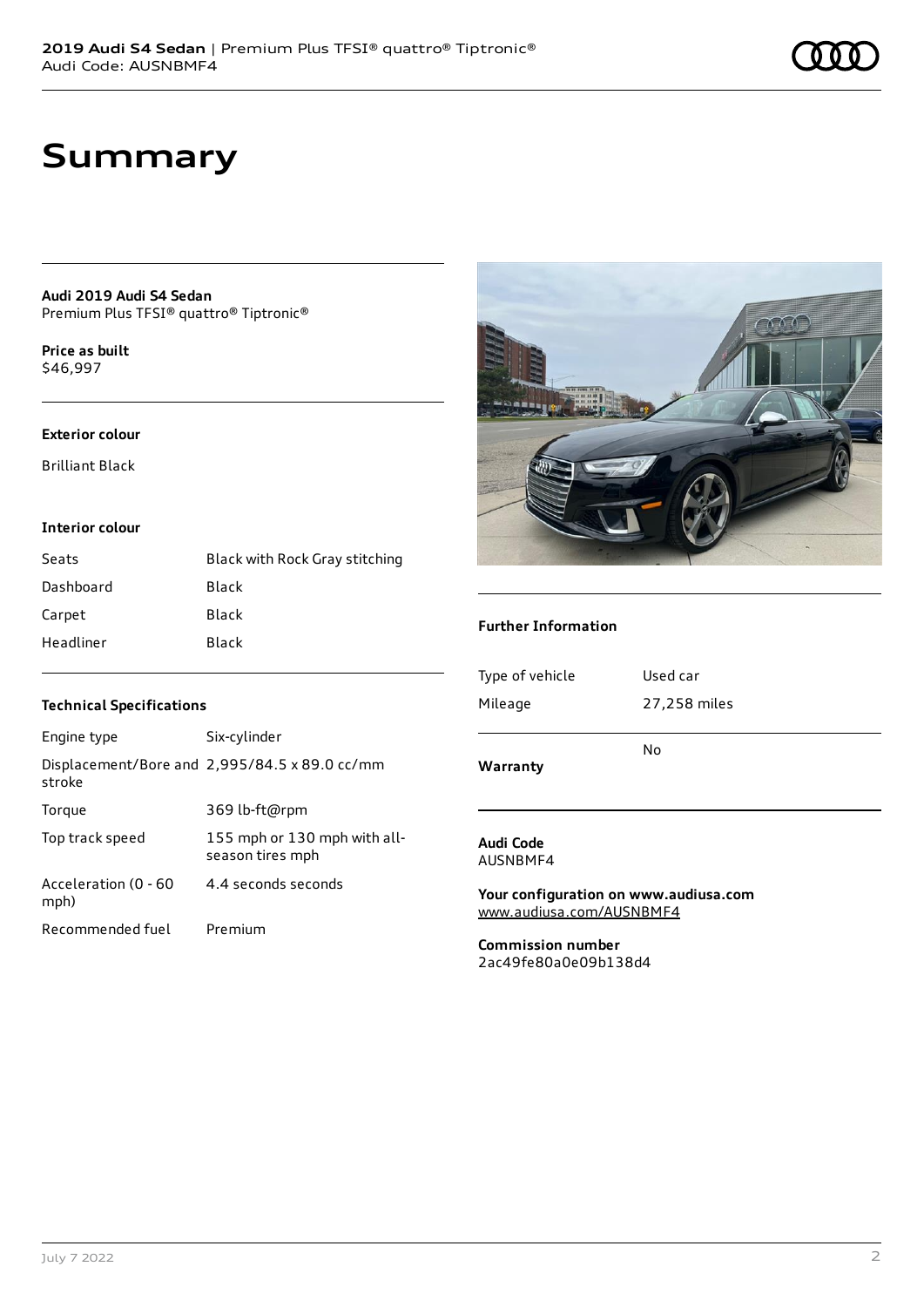

# **Standard features**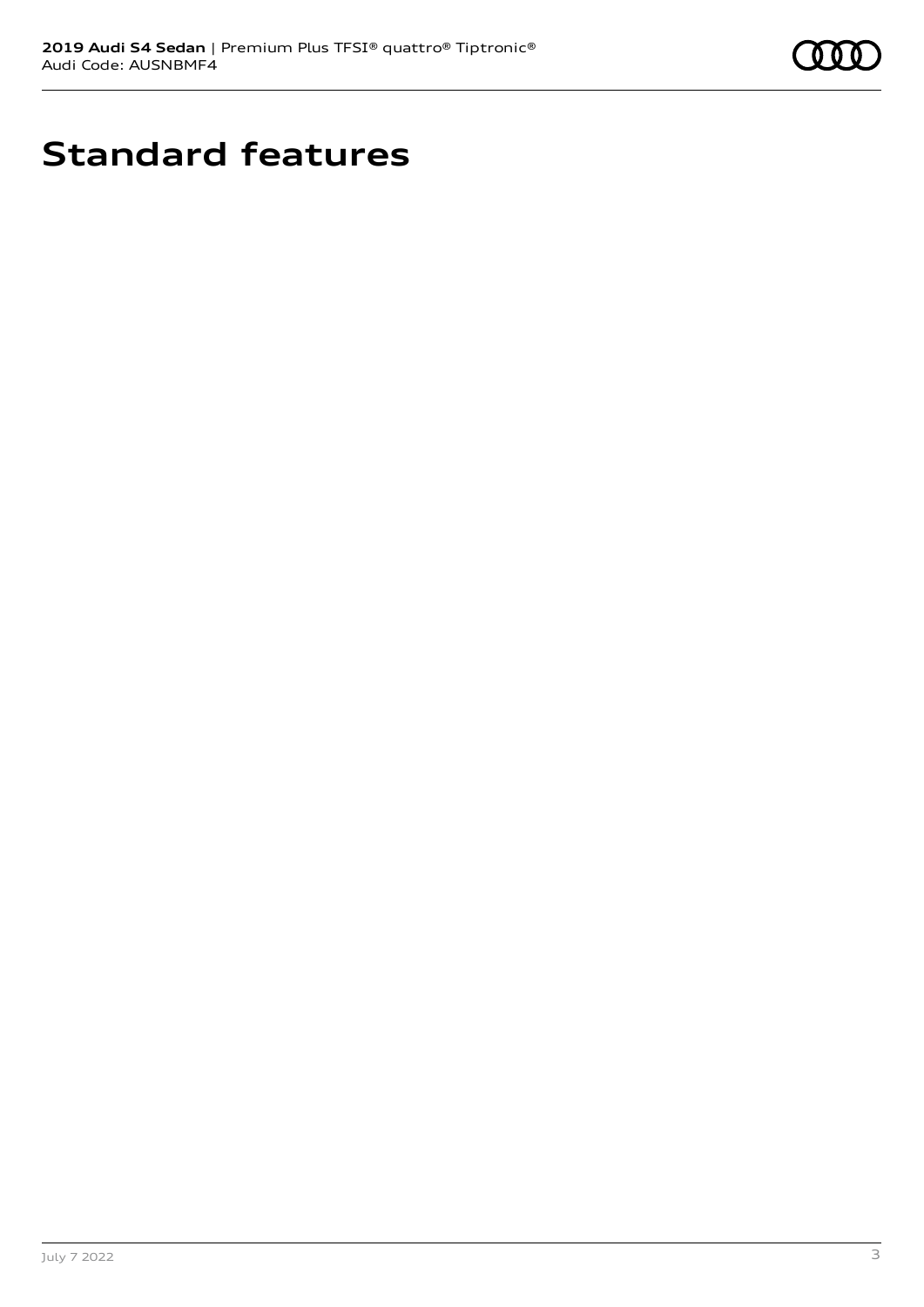# **Dealer remarks**

This Audi won't be on the lot long!

Arriving fully equipped with the latest luxury, powertrain and technological innovations! A turbocharger further enhances performance, while also preserving fuel economy. This 4 door, 5 passenger sedan still has fewer than 30,000 miles! Top features include rain sensing wipers, a tachometer, automatic dimming door mirrors, and remote keyless entry. Under the hood you'll find a 6 cylinder engine with more than 300 horsepower, and for added security, dynamic Stability Control supplements the drivetrain.

Our sales staff will help you find the vehicle that you've been searching for. We'd be happy to answer any questions that you may have. Come on in and take a test drive!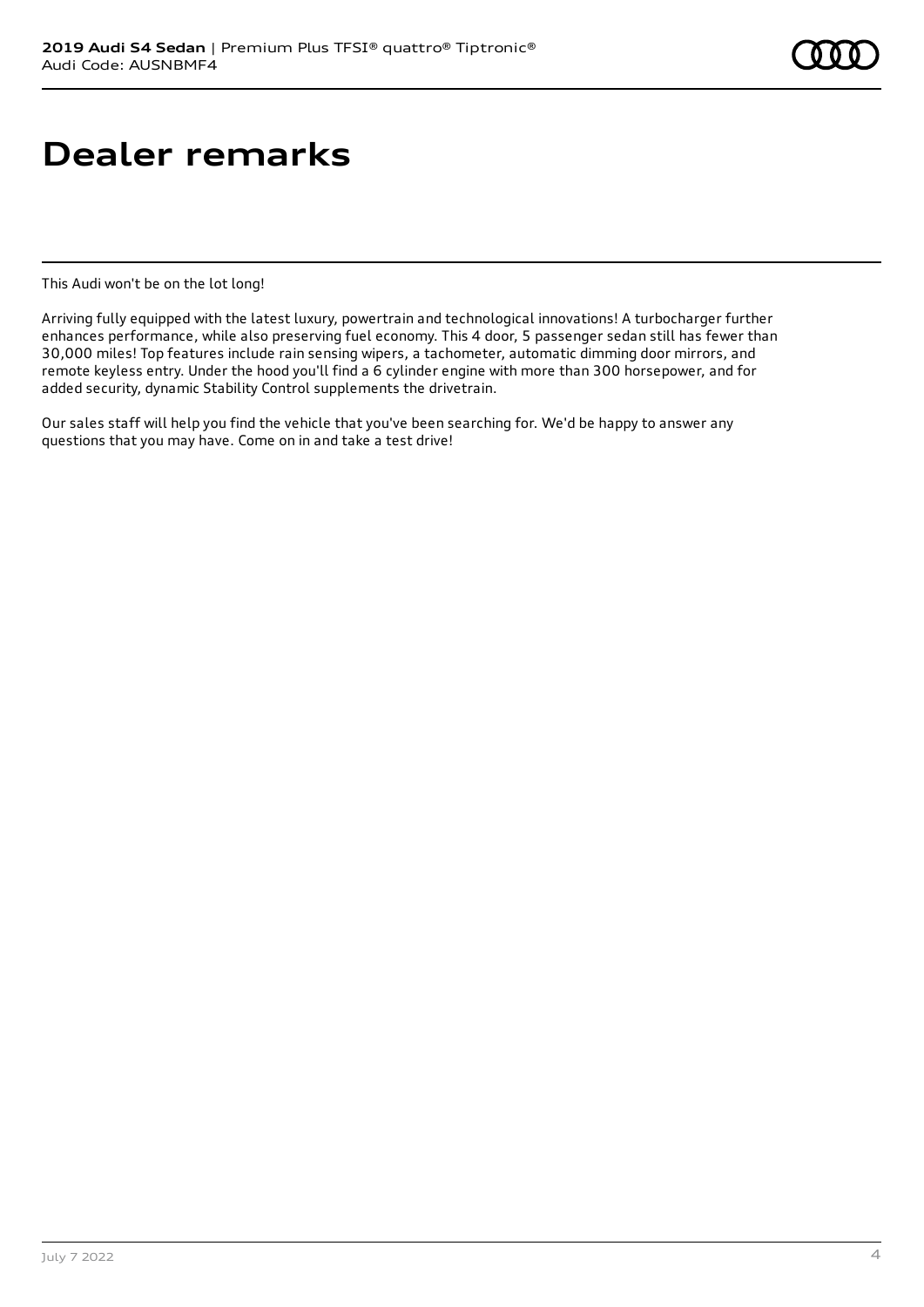# **Technical Specifications**

### **Engineering | Performance**

| Engine type                  | Six-cylinder                                     |
|------------------------------|--------------------------------------------------|
| Acceleration (0 - 60<br>mph) | 4.4 seconds seconds                              |
| Engine block                 | Aluminum-alloy                                   |
| Displacement                 | 3.01                                             |
| Cylinder head                | Aluminum-alloy                                   |
| Horsepower                   | 349 @ rpm                                        |
| stroke                       | Displacement/Bore and 2,995/84.5 x 89.0 cc/mm    |
| Top track speed              | 155 mph or 130 mph with all-<br>season tires mph |
| Torque                       | 369 lb-ft@rpm                                    |
| Valvetrain                   | 16-valve DOHC with valve lift<br>system          |

#### **Transmission | Drivetrain**

| Gear ratios: 8th                  | 0.667:1                                                                                                   |
|-----------------------------------|-----------------------------------------------------------------------------------------------------------|
| Gear ratios: 6th                  | 1.000:1                                                                                                   |
| Gear ratios: 7th                  | 0.839:1                                                                                                   |
| Gear ratios: Reverse              | 3.317:1                                                                                                   |
| Gear ratios: Final Drive 2.848: 1 |                                                                                                           |
| Gear ratios: 4th                  | 1.667:1                                                                                                   |
|                                   |                                                                                                           |
| Transmission                      | Eight-speed Tiptronic <sup>®</sup> automatic<br>transmission and quattro <sup>®</sup> all-<br>wheel drive |
| Gear ratios: 5th                  | 1.285:1                                                                                                   |
| Gear ratios: 2nd                  | 3.143:1                                                                                                   |
| Gear ratios: 3rd                  | 2.106:1                                                                                                   |

#### **Electrical system**

| Alternator | 14 Volts - 150 amp |
|------------|--------------------|
| Battery    | 12 Volts - 80 amp  |

#### **Steering**

| Steering type                             | Electromechanical speed-sensitive<br>power steering system |
|-------------------------------------------|------------------------------------------------------------|
| Turning diameter, curb-38.1 ft<br>to-curb |                                                            |
| Steering ratio                            | 15.9:1                                                     |

#### **Suspension**

| Front axle | Five-link front independent steel<br>spring S4 sport suspension |
|------------|-----------------------------------------------------------------|
| Rear axle  | Five-link rear independent steel<br>spring S4 sport suspension  |

### **(1/2)**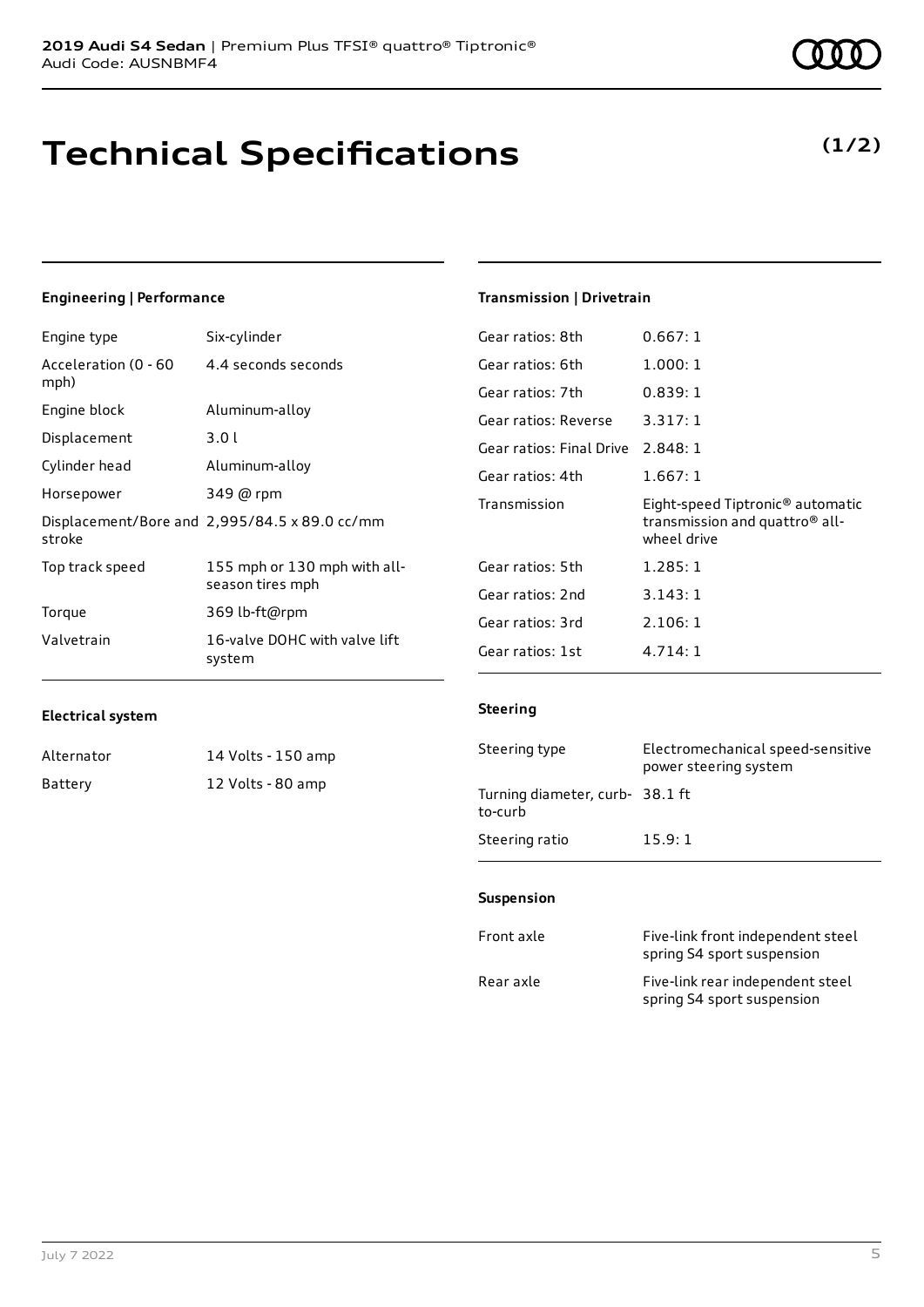**Brakes**

| Front brakes         | 13.8 (ventilated disc) in                                    | Seati         |
|----------------------|--------------------------------------------------------------|---------------|
| Rear brakes          | 13.0 (ventilated disc) in                                    | Shou          |
|                      |                                                              | Head<br>sunro |
| <b>Body</b>          |                                                              | Leg r         |
| Material             | Lightweight construction<br>technology - multi-material body | Shou          |
|                      | construction (steel and aluminum<br>composition)             | Head<br>sunro |
| Corrosion protection | Multistep anti-corrosion protection                          | Leg r         |
|                      |                                                              | Cargo         |

#### **Warranty | Maintenance**

| Warranty    | 4-year/50,000 mile Audi New<br>Vehicle Limited Warranty                                   |
|-------------|-------------------------------------------------------------------------------------------|
| Maintenance | 12-month/10,000 mile (whichever<br>occurs first) NO CHARGE first<br>scheduled maintenance |

#### **Exterior Measurements**

| Height                                   | 55.3 in    |
|------------------------------------------|------------|
| Overall width without 72.5 in<br>mirrors |            |
| Length                                   | 186.8 in   |
| Wheelbase                                | $111.2$ in |
| Drag coefficient                         | $0.29$ Cw  |
| Overall width with<br>mirrors            | 79.6 in    |
| Track rear                               | 60.9 in    |
| Track front                              | 61.6 in    |
| Curb weight                              | 3,858 lb   |

#### **Interior measurements**

| Seating capacity                          | 5                     |
|-------------------------------------------|-----------------------|
| Shoulder room, rear                       | 54.5 in               |
| Head room with front<br>sunroof           | 38.9 in               |
| Leg room, rear                            | 35.7 in               |
| Shoulder room, front                      | 55.9 in               |
| Head room with rear<br>sunroof            | 37.4 in               |
| Leg room, front                           | 41.3 in               |
| Cargo volume, rear<br>seatbacks up/folded | $13.0/-$ cu ft, cu ft |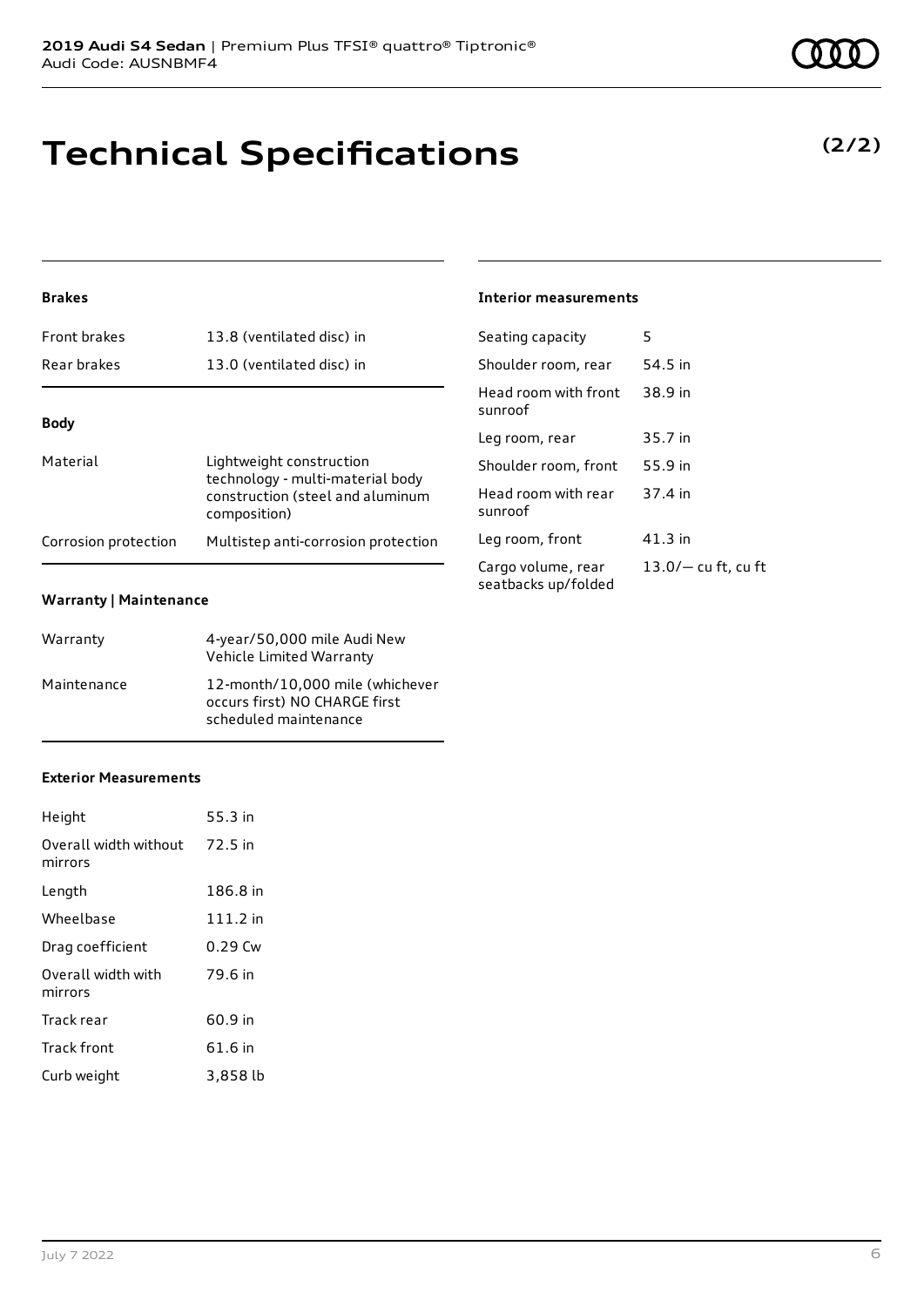### **Consumption- and emission**

#### **Consumption by NEDC**

| urban       | $21$ mpg |
|-------------|----------|
| extra-urban | 30 mpg   |
| combined    | 24 mpg   |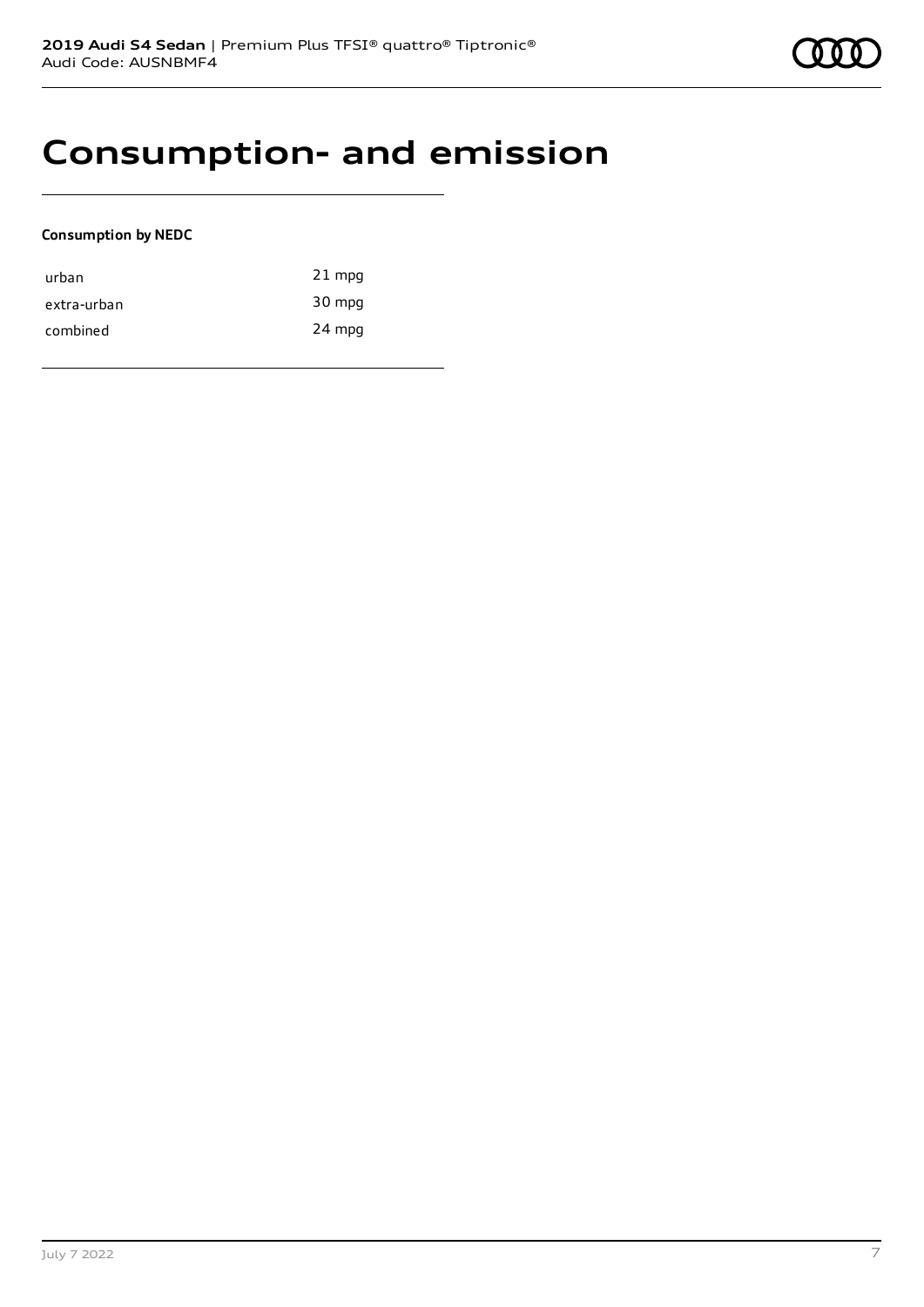# **Contact**

Dealer **Audi Birmingham**

34602 Woodward Ave 48009 Birmingham MI

Phone: +12486455930 FAX: 2486452397

www: [https://www.audibirminghammi.com](https://www.audibirminghammi.com/)